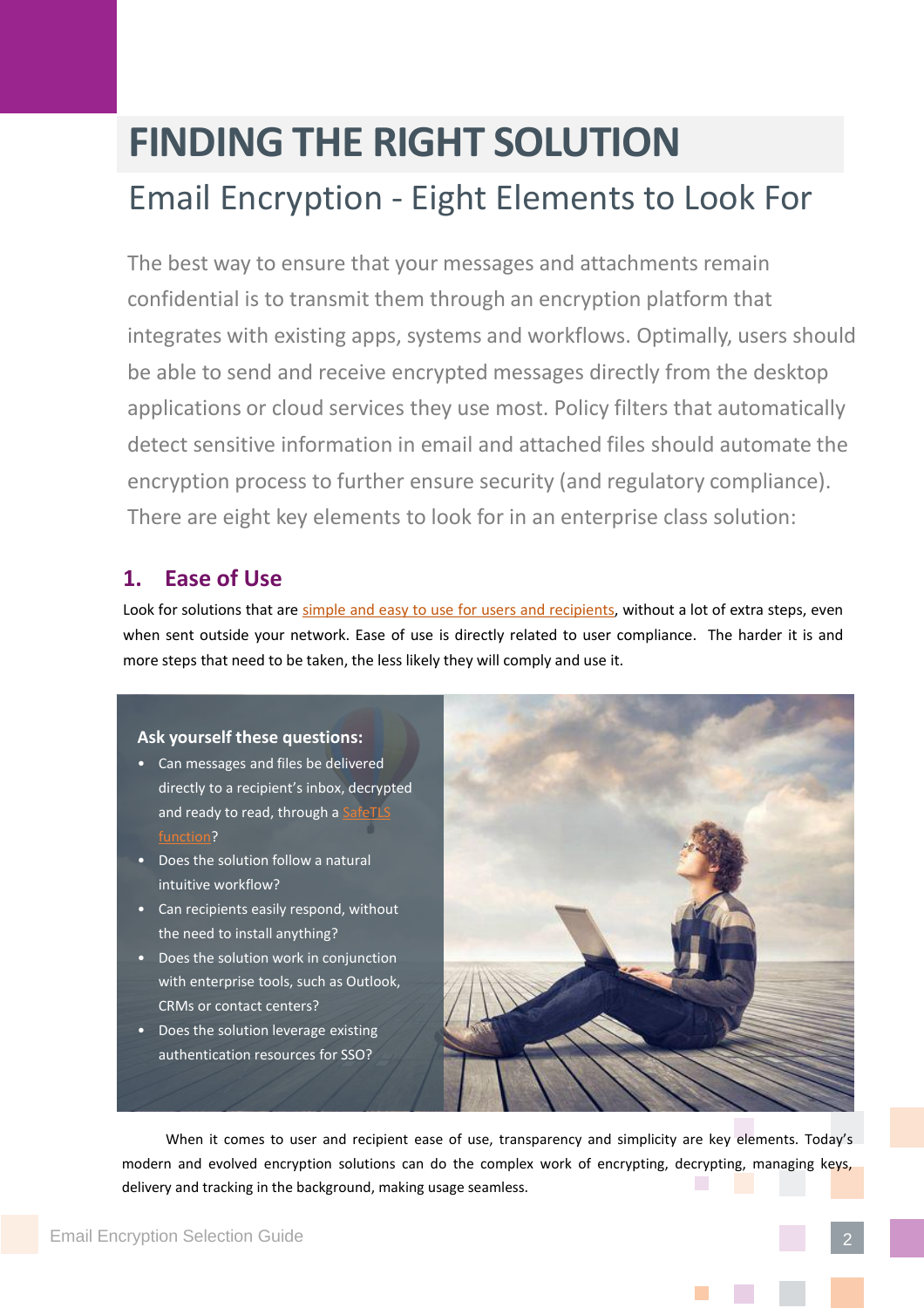

## **2. Policy-based Filtering**

Automated, [policy-based](https://www.datamotion.com/securemail-gateway/) filtering reduces the need for user action, working transparently behind the scenes to protect data in motion. Verify the solution uses policybased filtering to check all email, file attachments and other messages for sensitive, regulated information. Make sure to deploy technology that can filter messages and the wide variety of file format attachments used in business today. To avoid falsepositives and an ensuing drain on IT hours and resources, use technology that is designed to minimize false positives yet catch data that cannot leave the company in an unencrypted state.

*The ability to customize email filtering has virtually eliminated false positives, and it's easy to update and change the filtering rules.* —*Stillwater Medical Center*

# **Stillwater Medical Center**

*Automatic email encryption for PHI*

**[This case study from Stillwater Medical](https://www.datamotion.com/wp-content/uploads/2019/11/DM_SuccesStory_Stillwater_Medical-final.pdf) Center**, highlights the value of implementing an email policy gateway as part of an overall HIPAA data loss prevention policy. Stillwater used a manual and automatic email encryption process to help ensure HIPAA email compliance and data loss prevention for the medical center – with great success!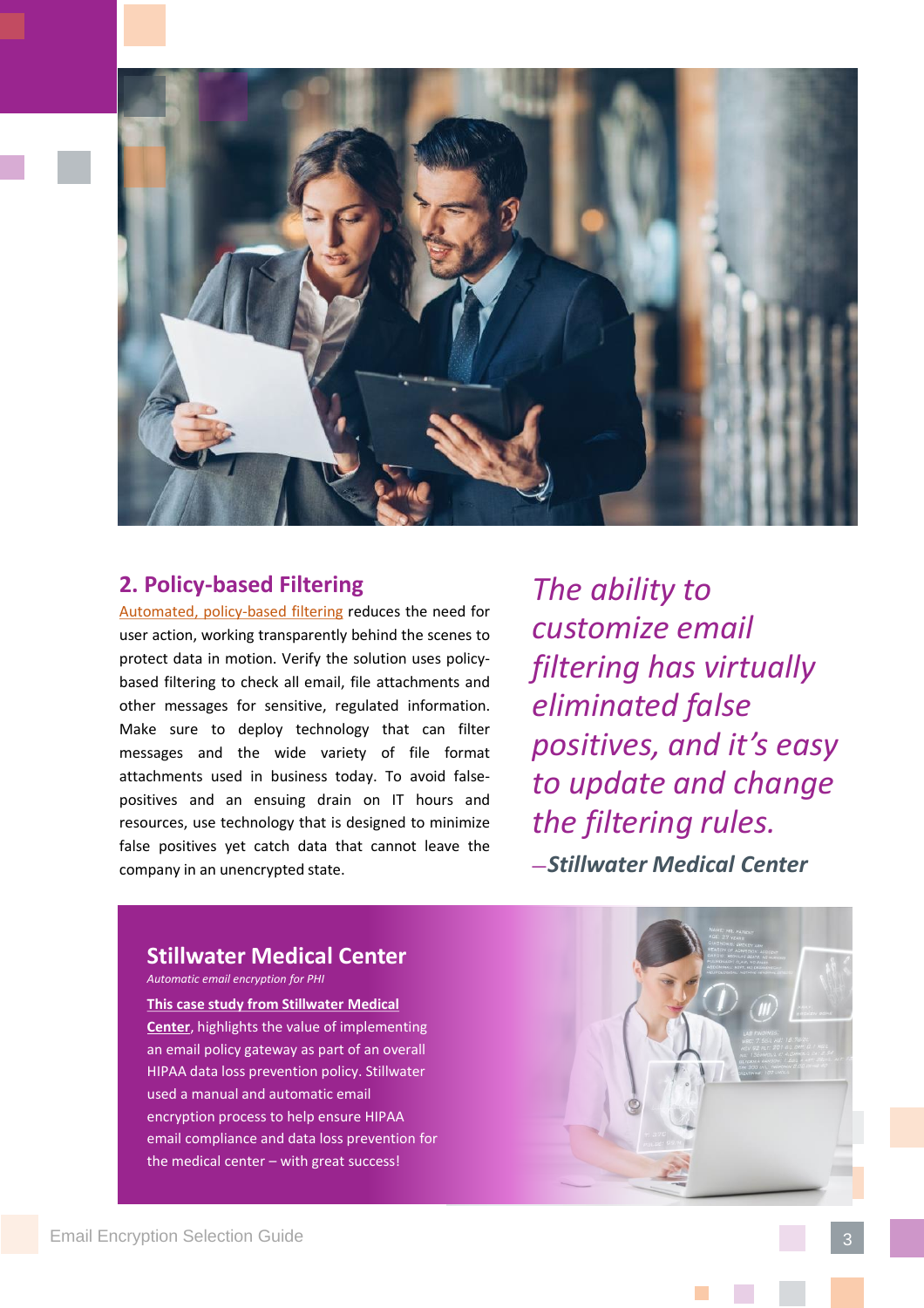

#### **3. Secure Message Center**

Customers, clients, members and patients are starting to demand the ability to ask questions and send sensitive data from websites, portals and mobile apps, and they want these communications protected as well. Be sure the provider can [integrate](https://www.datamotion.com/secure-message-center/) a secure message center, into your customer facing user interfaces.

#### **4. End-to-End Security**

The solution should provide end-to-end security and multiple delivery methods. Many solutions, including Office 365 utilize TLS, but not all TLS [implementations](https://www.datamotion.com/is_tls_email_encryption_good_enough/) are the same and not all recipient organizations are enabled to receive email via TLS. To ensure compliance, be sure your implementation covers those situations where TLS can't be used. Multiple delivery options that happen automatically when one path is not secure is ideal.

## **5. Mobile Optimization**

With today's more mobile workforce, employees conduct a great deal of business outside of the office. Look for a solution that is optimized for mobile devices and works with existing email clients on mobile devices so no separate app is needed.

**6 Ways Customers Want to Use Websites, Member Portals and Mobile Apps for customer service:**

- *1. Using any device, anytime, anywhere*
- *2. Asking for assistance or information when self-service options fall short.*
- *3. Exchanging sensitive documents with a support rep*
- *4. Clicking an upload link in an email sent by an agent during a conversation on the phone*
- *5. Sending a message through the publicly available customer message link on the website*
- *6. By sending an email to the publicly available support email address*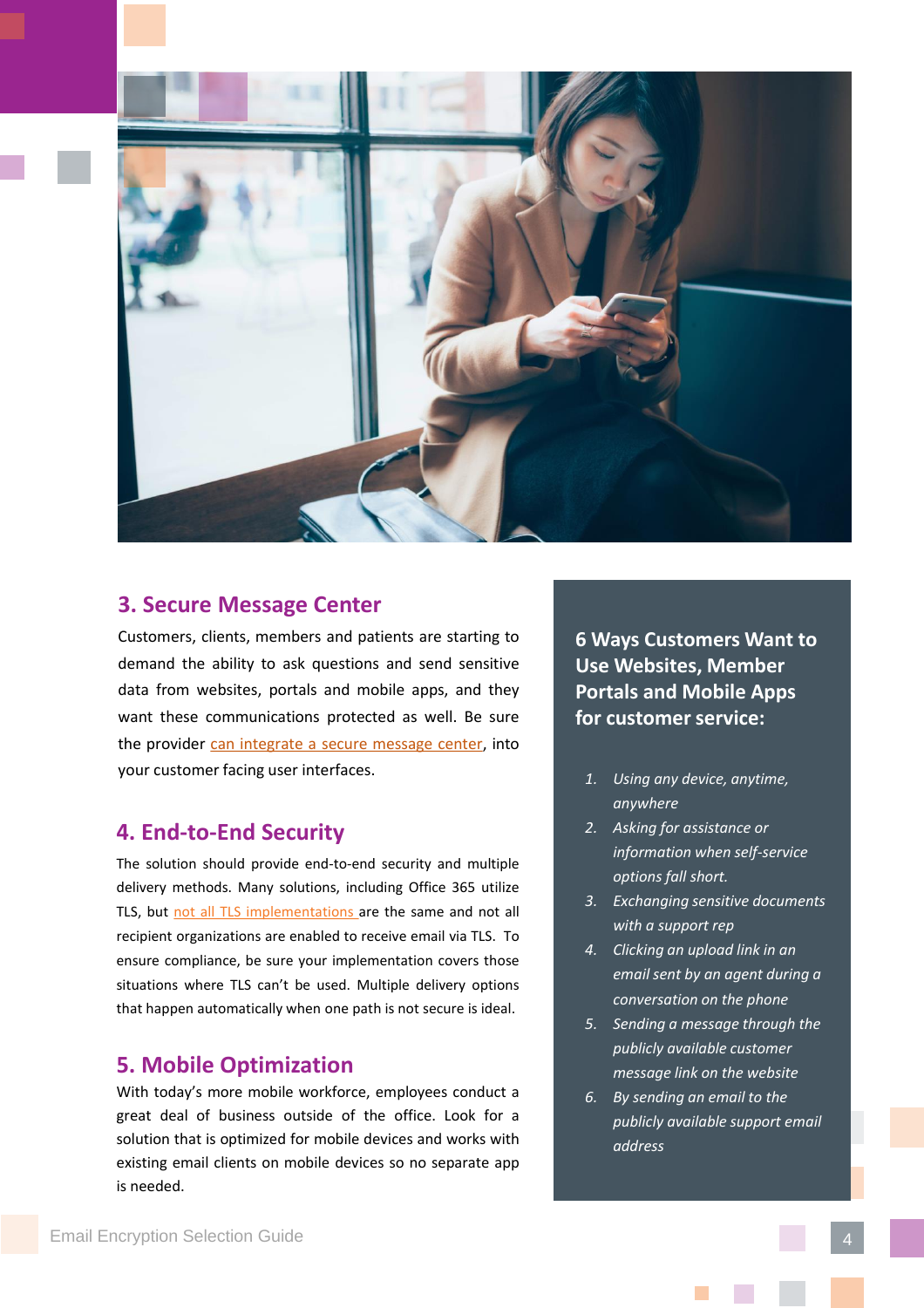

#### **[Customer Experience Case Study](https://info.datamotion.com/smc-0) – Financial Services**

*This case study reviews how a large financial services company saved their client experience after an existing secure messaging software component was discontinued.* 

*Challenges included:*

- *Maintaining existing high-volume client services portal*
- *Fully integrating a secure message center*
- *No disruption to familiar communication*
- *Providing complete access to past messages*
- *Ensuring data security compliance*

# **6. Email Encryption API Integration**

Digitally transforming business processes and workflow applications that handle sensitive information sometimes requires the encryption to be "baked in" or integrated with the [application.](https://www.datamotion.com/secure-message-center-api/) Availability of a wide range of email encryption APIs from the provider, will give more control over how the API works with an app and should include:

- Messaging APIs. These are the APIs that send and retrieve data. Look for APIs that can handle multiple types of data, including email, files and form data.
- Administrative APIs. Password reset, managing users and their account settings, and integrating with Single Sign-On (SSO) are all features to look for.
- Provisioning APIs. Your API needs to grow with your application. Look for programmatic provisioning, servicing and on-boarding new users.

Full support from the API provider is another requirement. In addition to standard consulting and ongoing technical guidance be sure the vendor can provide:

- Multiple language support, including C#, VB.Net, Java and PHP, along with SOAP and REST.
- Technical reference guides that accurately document each API function and data structure. Sloppy documentation could indicate subpar operations.
- Demos for each programming language supported, including working sample applications with documented source code that demonstrates the implementation.

Lastly, be sure they can provide a pre-production sandbox environment. A full-service, fully-contained,

pre-production environment allows you to quickly and safely create, test and preview your application.

## **7. SaaS, Cloud, MSP or On-Premises**

While SaaS encryption solutions are easy to deploy and use, many organizations need the enhanced security and control of a dedicated cloud instance, managed service, or even an on-premises solution. For some law enforcement applications, CJIS rules will dictate on-premises deployment in a CJIS data center. Make sure the provider offers the flexibility to provision service to meet your needs best.

## **8. Service and Support**

Delivery of a full range of support options is a must. Large enterprises in particular often have complex systems, infrastructure and custom needs. Professional implementation services, managed services and full service 24/7 engagements can make the implementation process and on-going operations smooth sailing.